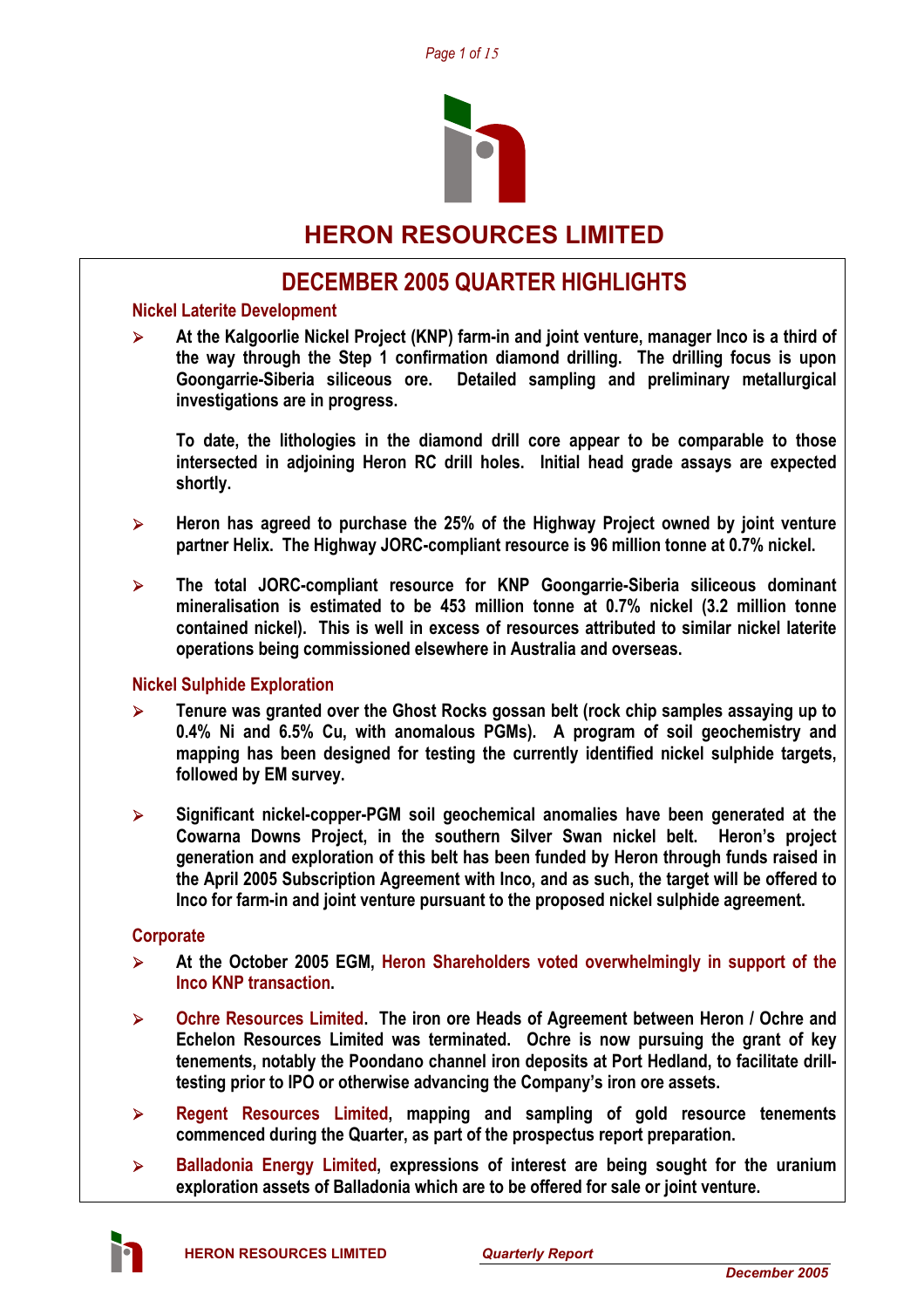

# **HERON RESOURCES LIMITED**

### **1. SUMMARY**

#### **Inco Nickel Laterite Farm-in and Joint Venture**

On 30 July 2005, Heron Resources Limited signed a definitive farm-in and joint venture agreement with Inco Limited providing for the potential development of the Kalgoorlie Nickel Project (KNP). Inco will earn its interest in the Project by funding all evaluation and meeting certain evaluation milestones.

If the KNP proceeds to construction, Inco will be responsible for procuring 100% of the debt project finance and will fund all but 4.5% of Heron's equity funding required for the project, as a loan repayable from Heron's future project revenues.

There are currently 384 Heron tenements in the KNP Laterite Farm-in, located within the Goongarrie, Siberia, Bulong and Kalpini Projects.

### **Inco Nickel Sulphide Joint Venture**

Heron and Inco are negotiating an agreement for a regional nickel sulphide farm-in and joint venture, whereby Inco may earn a 60% interest through sole funding exploration through to a Decision to Mine.

In the **KNP tenement area** covered by the Heron-Inco KNP Laterite Agreement, Inco nickel sulphide funding terms and conditions are intended to be identical to the Laterite Agreement. Heron's 40% share of any future development will be facilitated by project development loans from Inco, and Heron's equity contribution will be capped at 4.5% of the equity funding as per the Laterite Agreement.

Outside the KNP tenement area and within a Nickel Sulphide Area of Mutual Interest, or **AMI tenement area**, following a Decision to Mine by Inco, Heron will be required to fund its 40% share of development.

Regional nickel sulphide data bases have been acquired, and target ranking is current. Heron expects the initial focus to be Ghost Rocks and Kalpini (KNP tenement area) and Cowarna Downs and Mineral Patch Hill (AMI tenement area).

21 Close Way, Kalgoorlie WA 6430 PO Box 1280, Kalgoorlie WA 6430

Phone 61 8 9091 9253 Facsimile 61 8 9091 9256 Email ibuchhorn@heronresources.com.au Website http://heronresources.com.au

### **2. CORPORATE**

### **Divestments**

1. **Ochre Resources Limited**, holds significant iron ore mineralisation at Poondano, Pannawonica, Mount Bruce and Bungalbin, and exploration targets throughout WA. The previously reported Heads of Agreement with Echelon Resources Limited (Echelon) was terminated, and alternative corporate strategies are now under review.

Surface sampling of project areas was completed during the Quarter. Particular encouragement was returned from several of the Pilbara channel iron deposit (CID) targets and terrace deposits. Head grades as low as 50% Fe in terraces upgraded to shipping iron grades in bench-scale metallurgical test-work. The Company views that the preferred plan is to secure tenement grant for the key Pilbara Exploration Licence applications, after which the corporate strategy will be finalised.

2. **Regent Resources Limited**, gold and base metal drill targets were acquired as a by-product of the Eastern Goldfields nickel laterite acquisitions. Inco is assessing various Regent tenements within the KNP Sphere of Influence and Area of Mutual Interest, and which the Regent tenement schedule will be finalised.

With the current strength of the gold price, discussions are current in respect of development opportunities for gold resources held by Regent in the Bardoc Tectonic Zone and Bulong area. Aside from development areas, the exploration focus of Regent will be Olympic Dam style copper-gold targets in WA.

3. **Balladonia Energy Limited**, oil shale resources were initially pegged as a potential source of energy and sulphur for processing of the nickel laterite. A geological review at Balladonia identified potential uranium "roll front" geological settings. The Company also has uranium tenements in WA, NT and Queensland. Expressions of interest are to be sought for dealing in the uranium assets.

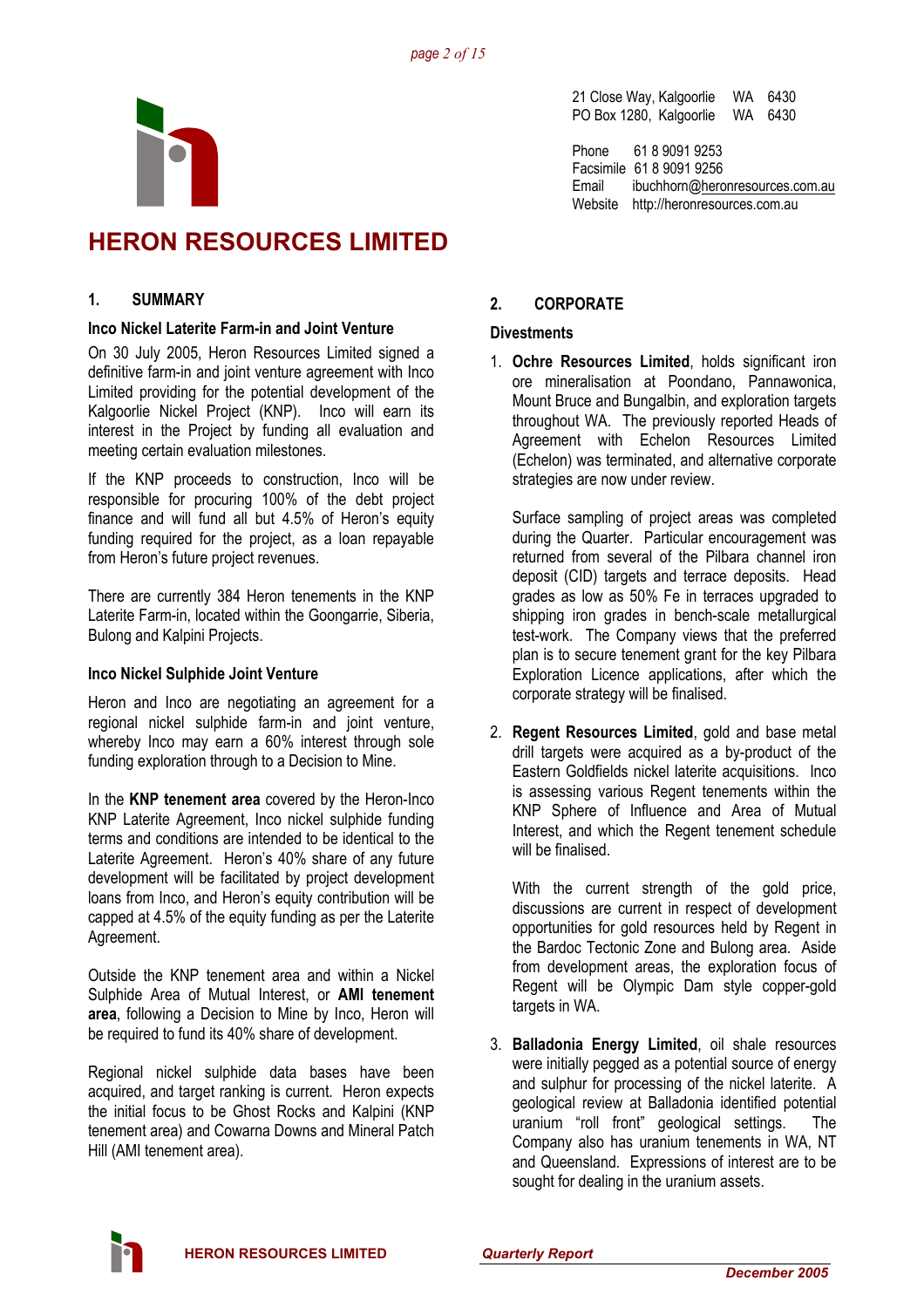## **Figure 1 Kalgoorlie Nickel Project, Project Location and Tenement Holdings**



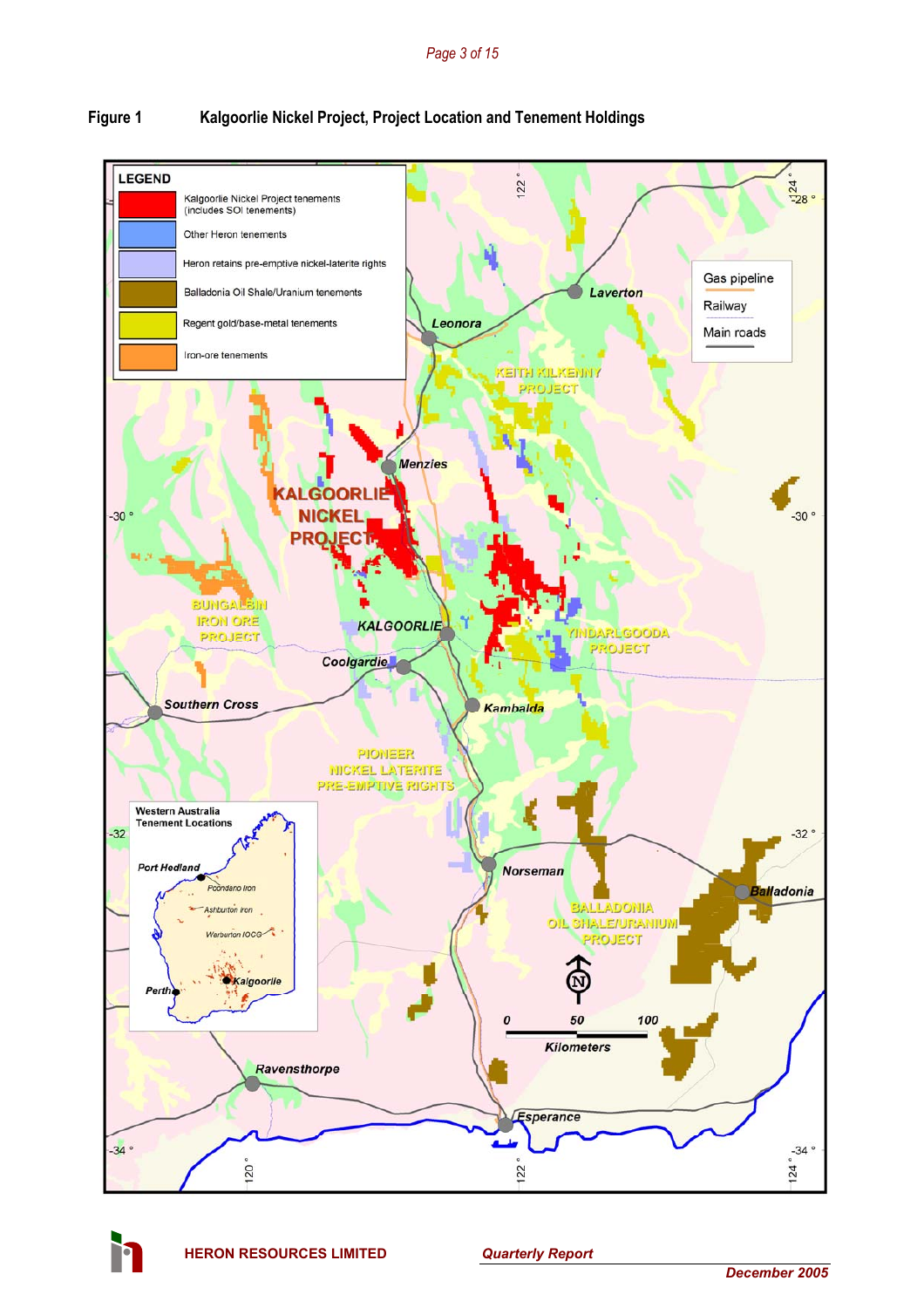### **3. OPERATIONS REVIEW**

### **Nickel Laterite Feasibility Study**

### **3.1 Kalgoorlie Nickel Project**

Heron Nickel Rights, 100% for all tenements. Inco right to earn 60%, sole fund BFS, secure finance.

The initial KNP work programs will focus on siliceous ore, of which some 453mt at 0.7% Ni is on 100% Heron-owned tenements in the Goongarrie-Siberia region.

The Step 1 confirmation diamond drilling program commenced during the Quarter, with drilling completed at Siberia South, and current at Siberia North.

Now that drill evaluation procedures are settled, it is intended to move to two drill rigs. Diamond drilling for Step 2 metallurgical programs will commence upon completion of Step 1 confirmation drilling, to supply undisturbed metallurgical bulk sample material.

#### **3.1.1 Goongarrie – Inco Sole Funding**

#### **Goongarrie South**

Diamond drill site collars were selected for 14 holes, and Department of Industry and Resources (DoIR) Ground Disturbance Authorisation (GDA) obtained ahead of diamond drilling.

#### **3.1.2 Siberia – Inco Sole Funding**

#### **Step 1 Confirmation Diamond Drilling**

#### **Siberia South and Siberia North**

Eight holes were completed for 451.2 metres. The core intersected to date appears comparable to that intersected in adjoining Heron RC drill holes. The material being tested represents difficult drilling conditions, but core recoveries have none-the-less been acceptable.

#### **Siberia South**

| Hole 7010001 | completed at 43.0m. |
|--------------|---------------------|
| Hole 7010002 | completed at 43.0m. |
| Hole 7010003 | completed at 65.1m. |
| Hole 7010004 | completed at 59.9m. |
| Hole 7010005 | completed at 60.0m. |

#### **Siberia North**

| Hole 6010001 | completed at 52.4m. |
|--------------|---------------------|
| Hole 6010002 | completed at 41.7m. |
| Hole 6010003 | completed at 86.1m. |

Half core has been despatched for head grade assay determination and screen upgrade metallurgical testwork. Results are awaited.

#### **3.1.3 Bulong – Inco Sole Funding**

A geological review of the historical Bulong data is under way, ahead of selecting targets for the Step 1 diamond drilling.

The Bulong region tenements were initially acquired as a potential source of saprolite neutralisation ore. However, intercepts of typical siliceous limonite mineralisation were recorded at Mt Magnetic in the September 2005 drilling program, indicating good potential for screen beneficiation upgrading. Beneficiation test-work has commenced. A full review will be completed once all results are to hand.

The ultimate role of Bulong within the KNP development will be determined by the Step 1 and 2 KNP flow sheet selection studies currently in train.

### **3.1.4 Kalpini – Inco Sole Funding**

An experienced nickel laterite senior geologist has been appointed to complete a geological review of the Kalpini drill data base. Re-logging of previous Heron drilling has commenced, ahead of selecting targets for the Step 1 diamond drilling.

#### **3.1.5 Ghost Rocks – Inco Sole Funding**

Grant of the Ghost Rocks South Exploration Licence occurred, and GDA granted for commencement of drilling. Potential exists to double the current Ghost Rocks resource (from 47 million tonne) on the newly granted tenement area.

#### **3.1.6 Highway – Heron Funding**

Heron Nickel Rights, right to acquire 100% at Highway: 87.5% held at Highway Extended (Dalrymple JV).

The current RC drilling program was completed at Highway with 198 holes for 10,842 metres. Drilling was suspended due to Heron having earned 75% in the Highway joint venture, to allow Helix to decide upon its future role at Highway.

After discussion, Heron reached agreement to purchase the Helix 25% Highway equity for A\$610,000, consisting of A\$150,000 cash and A\$460,000 worth of public-listed shares (Heron or other company shares).

### **Reverse Circulation Drilling (RC)**

The 2005 Highway RC drilling has returned a consistent mineralised stratigraphy. From top to base of the profile, the regolith is Upper Limonite, Siliceous Limonite, Siliceous Ore, with Lower Magnesite-Silica at the base of mineralisation.

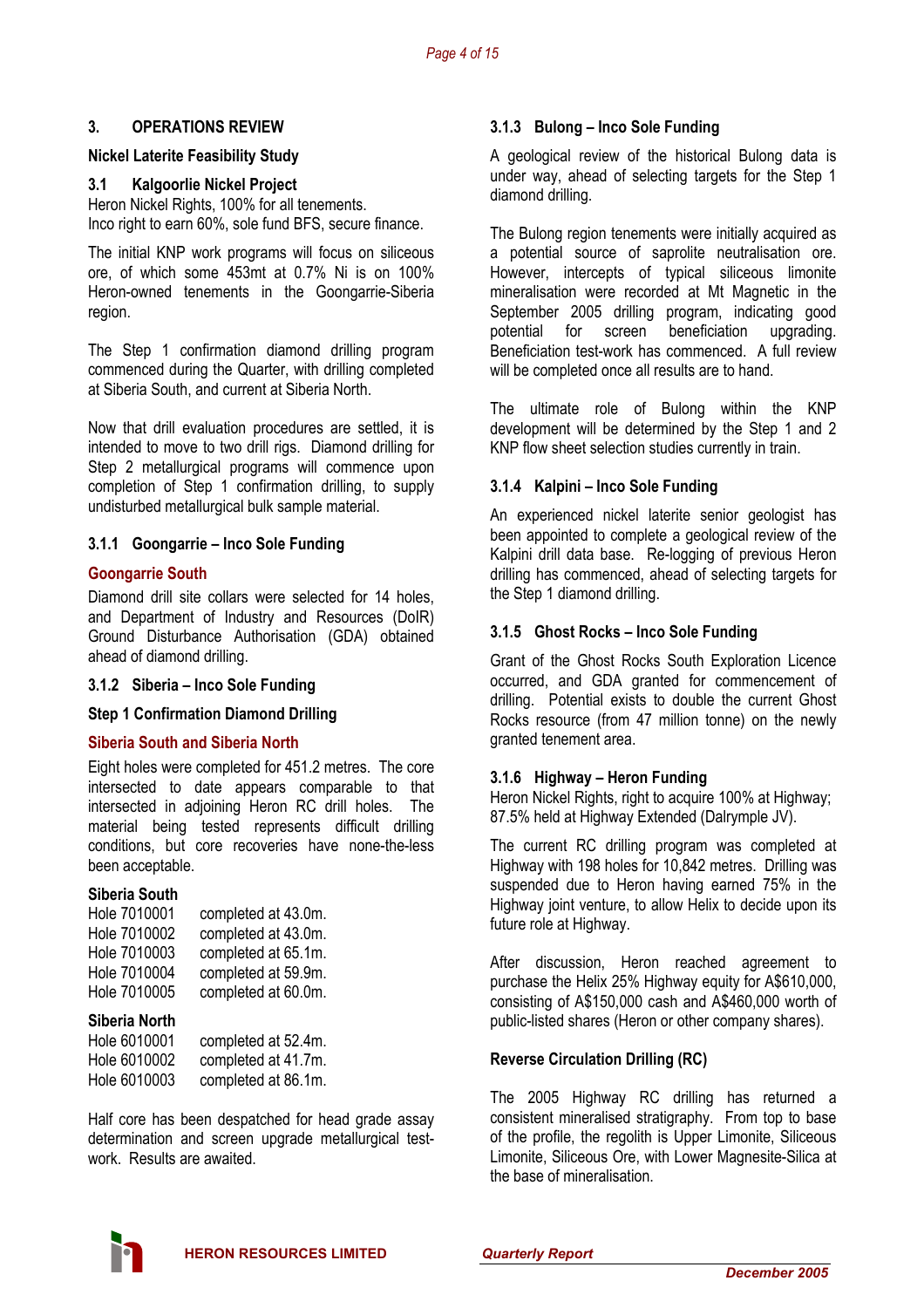Most of the Highway profile is siliceous and appears to have some degree of upgrade potential. Screen beneficiation testing of selected intervals has commenced. A full review will be completed once all upgrade results are to hand.

Significant 2005 drill intercepts are presented in Table 1 as follows.

| Table 1                            |                      |                    |               |         |         |
|------------------------------------|----------------------|--------------------|---------------|---------|---------|
| <b>Highway RC Drill Intercepts</b> |                      |                    |               |         |         |
| <b>Hole ID</b>                     | <b>Depth</b><br>from | <b>Depth</b><br>to | <b>Metres</b> | Ni<br>% | Co<br>% |
| HWRC0244                           | 16                   | 36                 | 20            | 0.67    | 0.02    |
| <b>HWRC0260</b>                    | 10                   | 30                 | 20            | 0.93    | 0.05    |
| <b>HWRC0297</b>                    | 8                    | 28                 | 20            | 1.00    | 0.06    |
| <b>HWRC0365</b>                    | 14                   | 34                 | 20            | 0.60    | 0.05    |
| <b>HWRC0388</b>                    | 6                    | 26                 | 20            | 0.71    | 0.12    |
| <b>HWRC0307</b>                    | 28                   | 50                 | 22            | 0.59    | 0.02    |
| <b>HWRC0355</b>                    | $\mathfrak{p}$       | 24                 | 22            | 0.74    | 0.03    |
| <b>HWRC0243</b>                    | 18                   | 42                 | 24            | 0.67    | 0.05    |
| <b>HWRC0255</b>                    | 10                   | 34                 | 24            | 0.80    | 0.07    |
| <b>HWRC0264</b>                    | 6                    | 30                 | 24            | 0.62    | 0.04    |
| <b>HWRC0294</b>                    | 54                   | 78                 | 24            | 0.68    | 0.06    |
| <b>HWRC0316</b>                    | 10                   | 34                 | 24            | 0.54    | 0.04    |
| <b>HWRC0364</b>                    | 8                    | 32                 | 24            | 0.88    | 0.04    |
| <b>HWRC0351</b>                    | $\overline{2}$       | 28                 | 26            | 0.79    | 0.03    |
| <b>HWRC0242</b>                    | 6                    | 36                 | 30            | 0.73    | 0.05    |
| <b>HWRC0216</b>                    | 28                   | 60                 | 32            | 0.80    | 0.13    |
| <b>HWRC0376</b>                    | 8                    | 46                 | 38            | 0.86    | 0.04    |
| <b>HWRC0284</b>                    | $\overline{2}$       | 44                 | 42            | 0.82    | 0.05    |
| <b>HWRC0232</b>                    | 4                    | 48                 | 44            | 0.77    | 0.03    |
| <b>HWRC0377</b>                    | 8                    | 52                 | 44            | 0.78    | 0.06    |
| <b>HWRC0305</b>                    | 10                   | 56                 | 46            | 0.74    | 0.05    |
| <b>HWRC0295</b>                    | 8                    | 62                 | 54            | 0.70    | 0.06    |

### **3.2 Kalgoorlie Nickel Project – Sphere of Influence**

Projects peripheral to the main KNP mineralised area are being funded and explored by Heron, using funds raised in the April 2005 Inco Subscription Agreement.

### **3.2.1 Comet Vale**

Heron Nickel Rights, right to earn 70% (Reed JV).

No field programs were carried out.

### **3.2.2 Siberia Tank**

Heron Nickel Rights, 90% (Impress JV).

Two diamond drill holes were completed to evaluate screen upgrade performance (refer section 3.1.2). No results are as yet available.

### **3.3 Regional Nickel Sulphide**

#### **3.3.1 KNP Tenement Area**

#### **Ghost Rocks**

The Ghost Rocks gossan belt assays up to 0.39% Ni, 6.46% Cu, 25ppb Pt and 27ppb Pd. Gossans occur within olivine cumulate ultramafic in two areas 400 metres apart and along strike.

A review of previous exploration completed at the Ghost Rocks gossan area was undertaken. There has been no ground EM surveys completed and this should be the first priority of exploration. It is not certain whether the sulphide occurrences are part of the basal Walter Williams Formation, or correlate with a lower ultramafic that hosts the Snake Hill to Riverina nickel sulphide occurrences.

### **Wellington North**

Heron completed systematic soil sampling at Wellington North. A well defined soil nickel anomaly is present at a 0.04% Ni threshold and peaking at 0.1% Ni. A ground TEM survey is required to define drill targets.

### **3.3.2 AMI Tenement Area**

### **Cowarna Downs**

Soil sampling of the Cowarna Downs komatiite flow has defined a high priority nickel sulphide target. Soil geochemical results include up to 1,390ppm Ni, 442ppm Cu and 24ppb PGM associated with interpreted komatiite channel structures. In-fill soil geochemistry is current, after which a ground TEM survey will be completed.

### **Jump Up Dam**

Heron sampling returned up to 6,080ppm Ni and 80ppb PGM. The anomaly is located within a distinct thickening in an otherwise thin komatiite horizon. The prospect was previously explored as a nickel laterite. The elevated PGM content is of interest for nickel sulphide, however copper is low.

### **Snake Hill Nickel Sulphide**

Initial sampling reconnaissance confirms favourable nickel sulphide settings. Snake Hill is north along strike of a competitor nickel sulphide discovery at Riverina.

### **3.4 New Acquisitions and Projects**

### **Kalpini Nickel Sulphide**

Additional ground was acquired at Kurnalpi, extending the Kalpini nickel sulphide target stratigraphy. Reconnaissance soil sampling has defined several new areas of Ni-Cu-PGM anomalism.

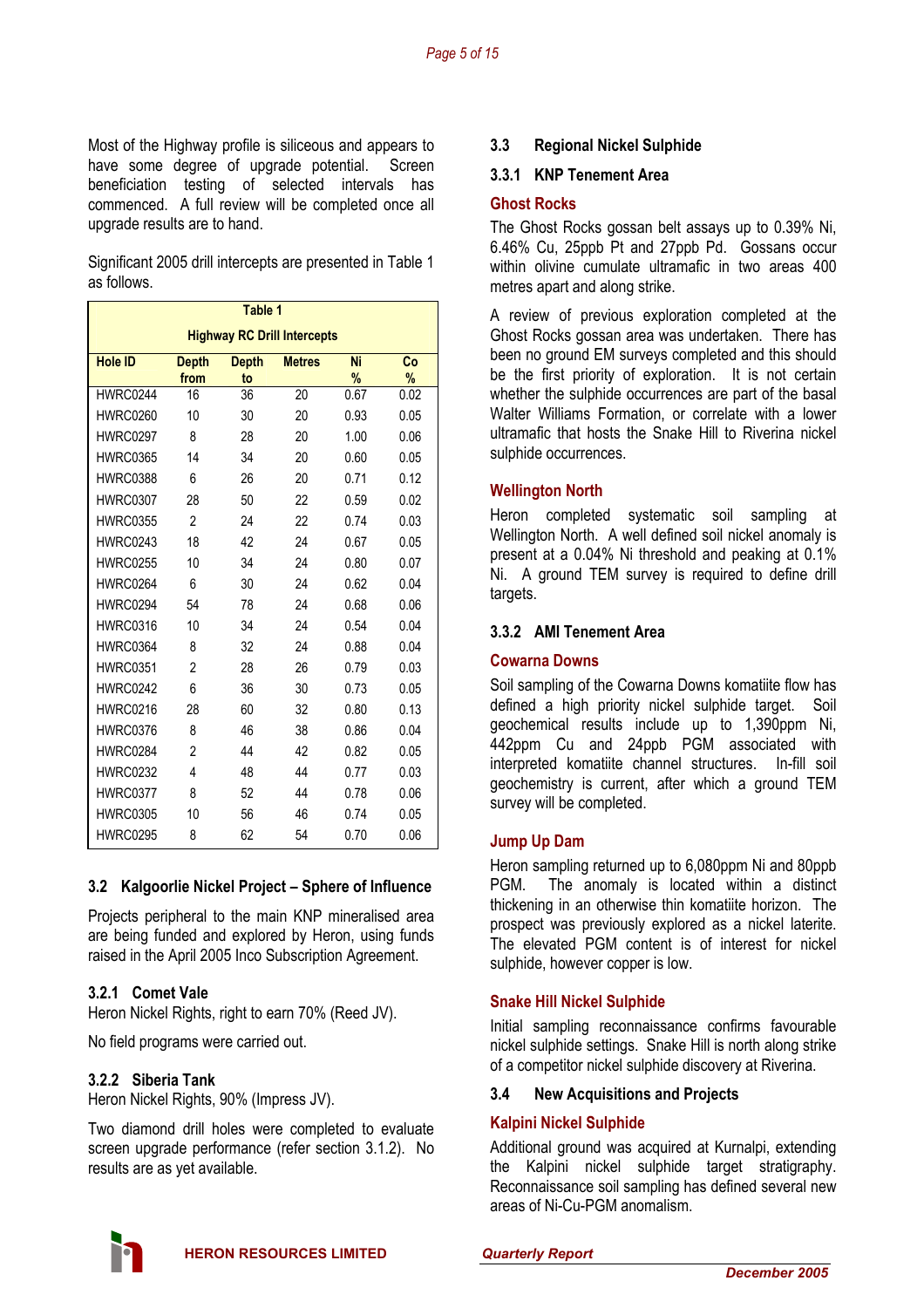## **4. OCHRE IPO**

The Echelon Resources Limited Heads of Agreement to sell Heron's iron ore assets was terminated during the Quarter. Ochre is pursuing the grant of key tenements, notably the Poondano channel iron deposits at Port Hedland, to facilitate drill-testing prior to IPO or otherwise advancing the iron ore assets.

### **4.1 Bungalbin Iron Ore**

By an Agreement between Portman Mining Limited and Heron, Heron sold the rights to explore and mine for iron ore at Bungalbin. Heron has a royalty based on tonnes of iron ore sold by Portman. The Agreement allowed five years to Portman to commence mining operations (which it has not done), but also provided for a two year extension of that period. Heron is continuing negotiations with Portman as to the basis on which Portman will be required to advance development.

Heron previously reported encouraging iron results with production potential from the **J4 and J5 Prospects**.

### **4.2 Poondano Iron Ore**

The project covers a significant iron ore occurrence located 30km southeast of the iron ore shipping centre of Port Hedland. Reconnaissance rock-chip sampling by Heron returned average grades of 58% iron which is in line with other CID mineralisation in the Pilbara.

### **Figure 2 Poondano Iron Ore Project, Western Area, Potential Ore Zones on Air Photo**



Acquisition of Poondano aerial photography and Landsat imagery during the Quarter has revealed a probable extension of the CID under shallow cover to the west of the main mesas. If preserved under cover, the CID on this western side could add considerably to the potential tonnage available from the prospect.

### **4.3 Ashburton Channel Iron Deposits**

There is a high proportion of iron-rich material in raised gravel terrace beds, most likely derived in part from the Paraburdoo iron-ore deposits to the immediate north. Large tonnages of detrital material are present and it will be evaluated as to whether a suitable iron-rich product can be extracted through gravity separation.

Initial test-work has returned encouraging gravity separation results from five shallow reconnaissance sample pits of channel deposit material. For the +4.075mm fraction the 3.3SG sink product averaged **60.4% Fe, 6.3% SiO2, 2.25% Al2O3 and 0.09% P** for the five samples.

Given the small number of samples and the large area involved, it is clear further work is required to properly assess the prospect. Nevertheless, the results of this initial testwork show there is potential to produce a marketable iron product from the terrace deposits.

### **4.4 Pannawonica Channel Iron Deposits**

The Ochre project area is east of town and surrounds the Pannawonica mining areas. The outcropping CID mesas are excised from Ochre tenure and have been partly mined out, although potential still exists on Ochre ground for several million tonnes of CID resources.

### **4.5 Mt Bruce Channel Iron Deposits**

Reconnaissance mapping and sampling was completed of outcropping CID mineralisation, returning an average of 56% Fe. This is comparable to the pre-screened head grades of operating Pilbara iron mines.

### *Mount Bruce Project CID outcrop*



**HERON RESOURCES LIMITED** *Quarterly Report*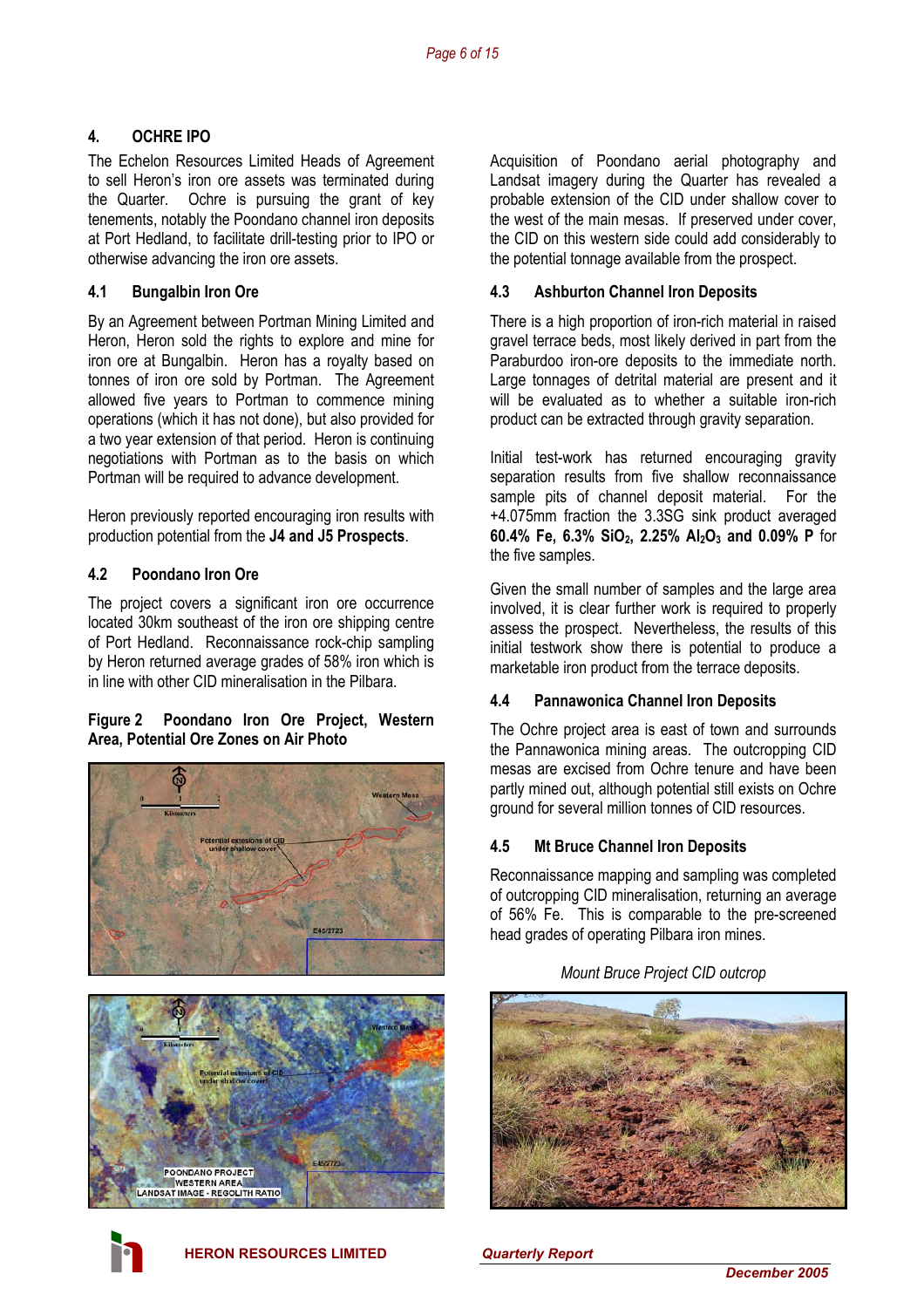# **5. REGENT IPO**

The proposed IPO will consist of Heron's gold and VMS base metals assets in Western Australia.

The currently proposed Regent IPO assets are:

- 1. Warburton IOCAD.
- 2. Bulong / Yindarlgooda gold / base metals.
- 3. Bardoc Tectonic Zone gold.
- 4. Keith Kilkenny Tectonic Zone gold.
- 5. Nuninga Springs Proterozoic base metals.

Tenement selection is current, and discussions are required with Inco in respect of their nickel sulphide rights under the proposed Sulphide Agreement.

Heron geoscientists are currently compiling historical data and field sampling for prospectus preparation.

Management appointments are being reviewed.

### **5.1 Warburton IOCAD**

The Company has acquired Olympic Dam-style Iron Oxide Copper-Gold Deposit (IOCAD) prospects in the Warburton area, designated the **Gunbarrel Project**. Recent copper-gold exploration successes for this style of deposit have been reported within the equivalent South Australian geological province, the Stuart Shelf, at Prominent Hill (2001) and at Carrapateena (2005). In particular the Company believes that 3D modelling of geophysical data has advanced considerably since the Warburton area was previously explored, and can accurately target the IOCAD style of mineralisation.

The Gunbarrel Project complements the Company's adjacent Warburton Copper Project, where widespread copper and silver mineralisation is associated with hematite-epidote-albite alteration in the host volcanics.

In addition to the Gunbarrel Project, the Company has acquired several other IOCAD targets in Western Australia, based on a review of regional geophysical and geological datasets. Each of these will be reviewed in turn with modern geophysical techniques and if warranted drill tested.

### **5.2 Bulong / Yindarlgooda Gold / Base Metals**

Several resource targets have been identified, and discussions are current with local gold processing plants. At Queen Lapage Project, the old pit is recorded to have produced 35,000t at 9.3g/t and has a reported remnant resource of 130,000 t at 4.0g/t.

Additional tenements have been applied for, with in excess of 1,100km2 of contiguous tenure now held within an area of extensive gold workings and poorly tested VMS base metal targets.

### **5.3 Bardoc Tectonic Zone Gold**

Several resource targets have been identified, and discussions are current with local gold processing plants.

The main areas of interest are the **Windanya**, **Kings Reef**, **Vettersberg**, **Baden Powell** and **Lady Goongarrie** gold mining centres.

### **5.4 Keith Kilkenny Tectonic Zone Gold**

At the old **Nils Desperandum** workings, dump material assayed 0.7 to 5.7g/t Au, confirming good bulk tonnage potential.

At **Leonora East**, old gold workings have a strong arsenic signature up to 2190ppm, with antimony up to 31ppm.

The **Redcastle** gold mining area has been soil sampled, with results pending.

Additionally, the **Yilgangi**, **Yerilla** and **Aubils** gold mining areas, which Heron holds as nickel prospects, have been assessed for their precious metal potential. Results are awaited.

### **5.5 Nuninga Springs**

Initial mapping and sampling at Nuninga Springs returned up to 11.4% Cu along with anomalous Au, U, As, Sb, Bi and Pd. Copper occurrences are present along the major Neds Creek Fault Zone on the contact between sediments and massive basalt/dolerite. The geological and structural setting is comparable to that occurring in NW Queensland. Further work will consist of soil geochemistry over the main structures.



*Nuninga Springs copper workings* 

### **5.6 New Acquisitions and Projects**

Several new opportunities were pegged during the Quarter and evaluated as suitable Regent IPO projects (refer page 14 this Quarterly Report).

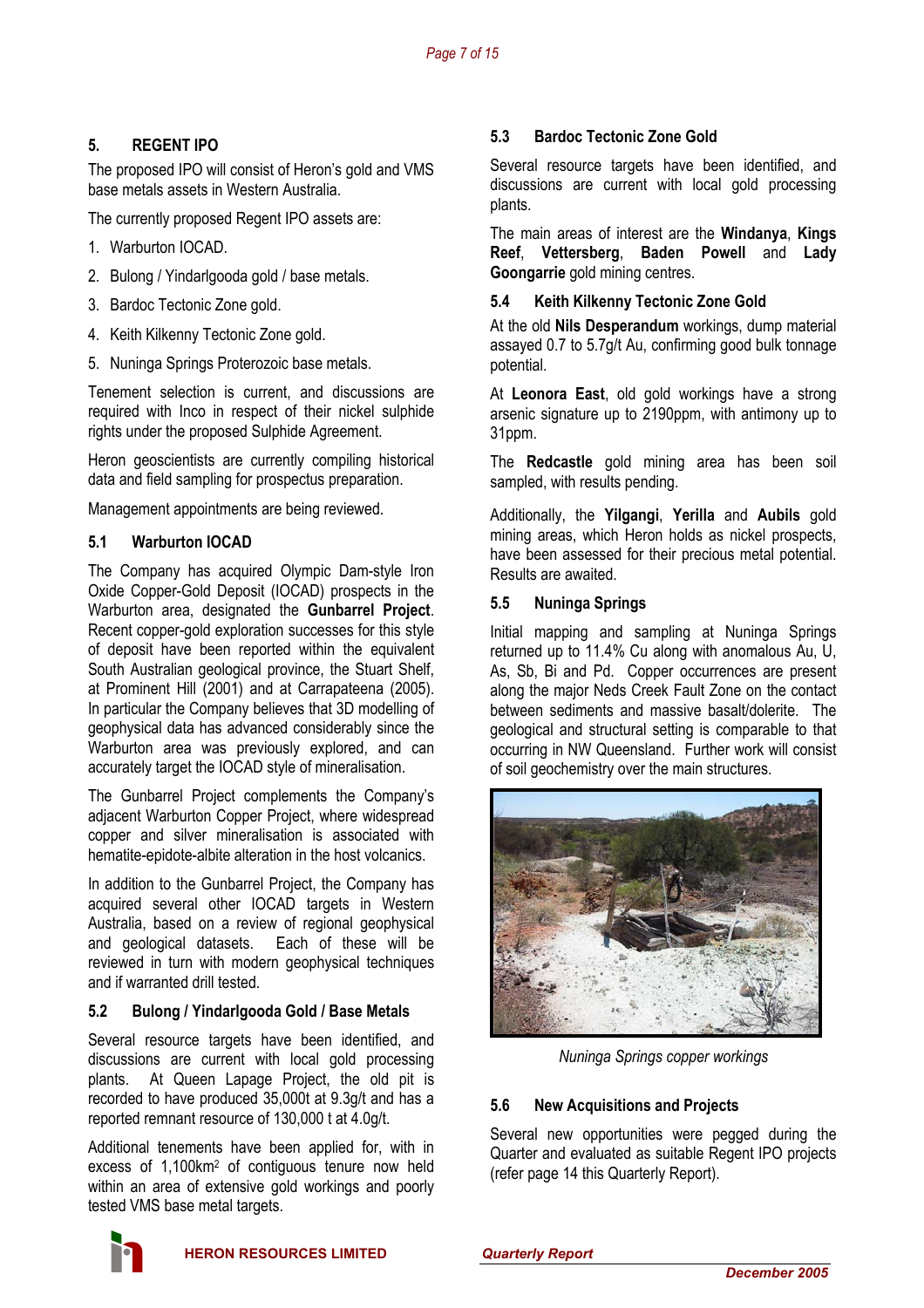### **6. BALLADONIA ENERGY**

The Balladonia Energy projects include:

- Balladonia lignite / oil shale.
- Balladonia mineral sands.
- Balladonia uranium.
- Queensland, Northern Territory and WA uranium.

#### **6.1 Balladonia Project**

The Balladonia region oil shale resources are swamp deposits formed in Eocene-aged paralic lake valleys at the western edge of the Eucla Basin sea. From previous work, there is potential for several hundred millions of tonnes of oil-bearing lignite / brown-coal resources in the region.

In addition to the lignite and mineral sand potential there is considerable potential for Mulga Rock style uranium mineralisation. The Mulga Rock uranium deposit is located some 260km north of Balladonia within a palaeochannel and is hosted by carbonaceous sediments. Mulga Rock has a reported resource of 10.8 million tonnes grading 0.12% uranium.

The lignites at Balladonia represent an ideal carbonaceous host or reactive-trap for uranium mineralisation, and gamma logs from previous drilling show radioactive enrichment in the same stratigraphic position as the Mulga Rock mineralisation.

Sale or joint venture will be sought for the Ida Valley and Mt Phillips projects, to allow a greater focus on the Balladonia regional uranium targets. The writer has previously worked in the Langer Heinrich uranium province in Namibia, and just as for Langer Heinrich, Balladonia is interpreted as a genuine regional scale uranium mineralising system.

### **6.2 Ida Valley**

The Ida Valley Project was visited. It would appear that much of the mineralisation in calcrete is covered by a thin veneer of alluvium making surface prospecting slightly more difficult. Aircore drill traverses are proposed for initial target evaluation.



*Ida Valley Project Typical view of lake cover in area of reported carnotite* 

### **6.3 Mt Phillips**

The Mt Phillips Project was sampled. Typical carnotite mineralisation was found in old pits in the Minindi Creek area (see photo below) where a resource exists just outside the Balladonia tenement. There is excellent potential to extend this resource area north into Balladonia's tenure. The calcrete is covered by a thin veneer of alluvium, requiring shallow costeaning. It was noted that higher background radiation was present on the mesas outside the valley. Sampling returned assays up to 0.03% U.



*Mt Phillips Project Carnotite mineralisation on calcrete – Minindi Creek* 

 $f-RIL$ 

### **IAN BUCHHORN MANAGING DIRECTOR**

*The information is based on, and accurately reflects, information compiled by Ian James Buchhorn, who is a Member of the Australasian Institute of Mining and Metallurgy (AusIMM) and has 32 years experience as an exploration geologist including 2years specialising in calcrete-hosted uranium in Namibia, 24 years experience as a mineral economist, and 9 years experience in evaluating nickel laterite mineral resources, and has the appropriate relevant qualifications, experience and competence to be considered as a "Competent Person" as defined in the JORC Code.* 

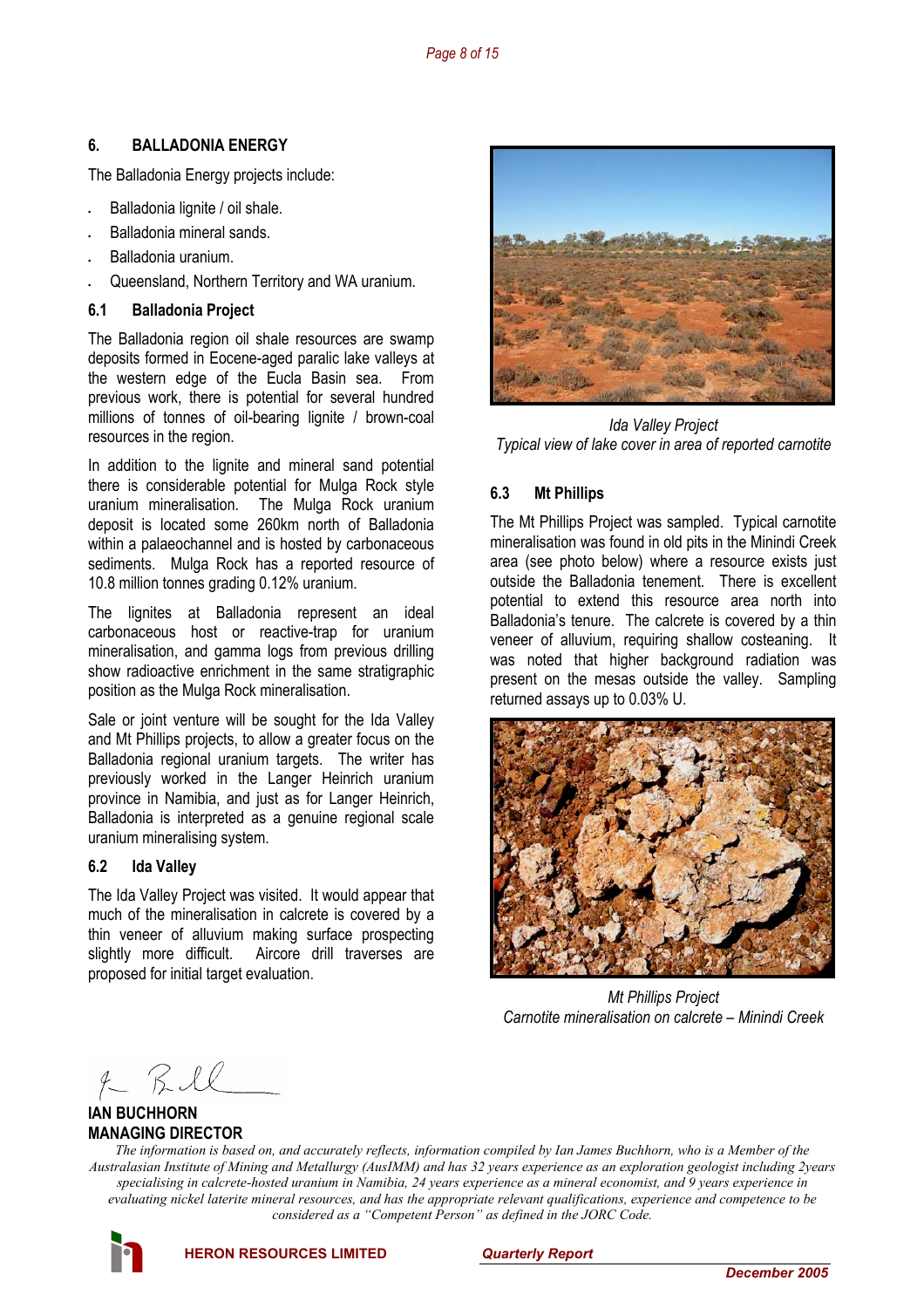#### *page 9 of 15*

# **Appendix 5B**

### **MINING EXPLORATION ENTITY QUARTERLY REPORT**

Name of entity

### **HERON RESOURCES LIMITED**

ABN Quarter ended (current quarter)

 $\mathsf{r}$ 

30 068 263 098 31 December 2005

*Consolidated statement of cash flows* 

| Cash flows related to operating activities                                                                                                 | <b>Current Qtr</b><br>\$A'000 | Year to Date<br>(6 months)<br>\$A'000 |
|--------------------------------------------------------------------------------------------------------------------------------------------|-------------------------------|---------------------------------------|
| Receipts from product sales and related debtors<br>1.1<br>1.2<br>Payments for: (a)<br>exploration and evaluation<br>development<br>(b)     | (574)                         | (1,389)                               |
| production<br>(c)<br>administration<br>(d)                                                                                                 | (366)                         | (729)                                 |
| 1.3<br>Dividends received<br>Interest and other items of similar nature received<br>1.4<br>1.5<br>Interest and other costs of finance paid | 191                           | 387                                   |
| 1.6<br>Income taxes paid<br>1.7<br>Other (provide details if material)-GST Paid                                                            | 15                            | 171                                   |
| <b>Net Operating Cash Flows</b>                                                                                                            | (734)                         | (1,560)                               |
| Cash flows related to investing activities                                                                                                 |                               |                                       |
| Payment for purchases of: (a)<br>1.8<br>prospects<br>(b) equity investment<br>other fixed assets<br>(c)                                    | (260)<br>(2)                  | (278)<br>(17)                         |
| Proceeds from sale of:<br>1.9<br>(a)<br>prospects<br>equity investment - options<br>(b)<br>other fixed assets<br>(c)                       | 0<br>$\mathbf{0}$             | 0<br>$\mathbf 0$                      |
| 1.10 Loans to other entities                                                                                                               |                               |                                       |
| 1.11 Loans repaid by other entities                                                                                                        |                               |                                       |
| 1.12 Other (provide details if material)                                                                                                   |                               |                                       |
| <b>Net Investing Cash Flows</b>                                                                                                            | (262)                         | (295)                                 |
| 1.13 Total operating and investing cash flows<br>(carried forward)                                                                         | (996)                         | (1, 855)                              |

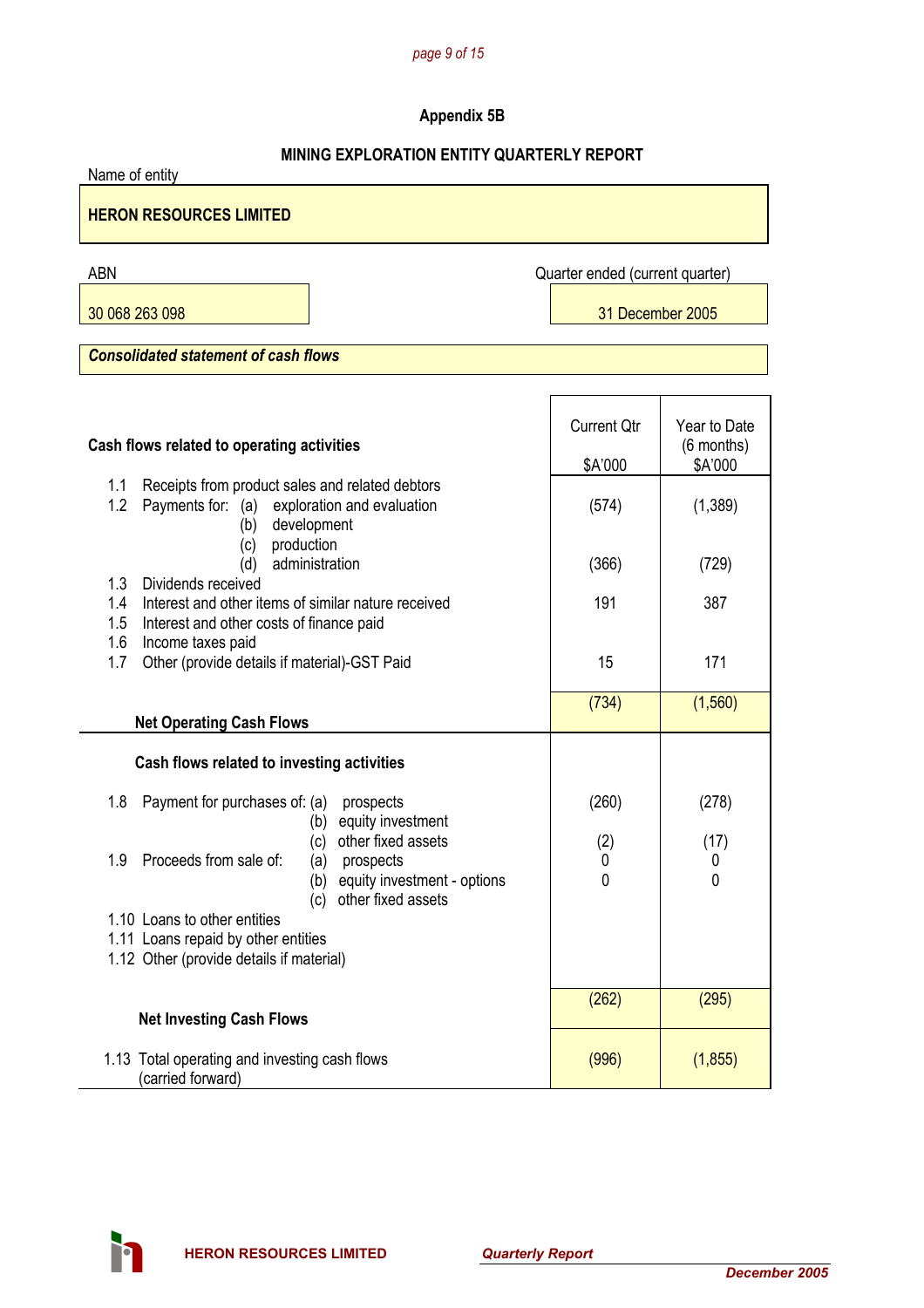| 1.13 Total operating and investing cash flows<br>(brought forward)                                                                                                                               | (996)   | (1, 855)     |
|--------------------------------------------------------------------------------------------------------------------------------------------------------------------------------------------------|---------|--------------|
| Cash flows related to financing activities                                                                                                                                                       |         |              |
| 1.14 Proceeds from the issue of shares, options, etc.<br>1.15 Proceeds from the sale of forfeited shares<br>1.16 Proceeds from borrowings<br>1.17 Repayment of borrowings<br>1.18 Dividends paid | 687     | 737          |
| 1.19 Other (provide details if material)<br>- Capital Raising Expenses                                                                                                                           | 0       | $\mathbf{0}$ |
| Net financing cash flows                                                                                                                                                                         | 687     | 737          |
| Net increase (decrease) in cash held                                                                                                                                                             | (309)   | (1, 118)     |
| 1.20 Cash at beginning of quarter/year to date<br>1.21 Exchange rate adjustments                                                                                                                 | 11,522  | 12,331       |
| 1.22 Cash at end of quarter                                                                                                                                                                      | 11, 213 | 11, 213      |

 **Payments to directors of the entity and associates of the directors, payments to related entities of the entity and associates of the related entities** 

|                                                                     | <b>Current Qtr</b><br>\$A'000 |
|---------------------------------------------------------------------|-------------------------------|
| 1.23 Aggregate amount of payments to the parties included item 1.2  | 209                           |
| 1.24 Aggregate amount of loans to the parties included in item 1.10 |                               |

1.25 Explanation necessary for an understanding of the transactions

| Directors fees, salaries and superannuation (A\$111,249).                 |
|---------------------------------------------------------------------------|
| Provision of office accommodation by director-related entity (A\$15,000). |
| Provision of legal advice by director-related entity (A\$83,620).         |

### **Non-cash financing and investing activities**

 2.1 Details of financing and investing transactions which have had a material effect on consolidated assets and liabilities but did not involve cash flows

Nil

 2.2 Details of outlays made by other entities to establish or increase their share in projects in which the reporting entity has an interest

See attached schedule

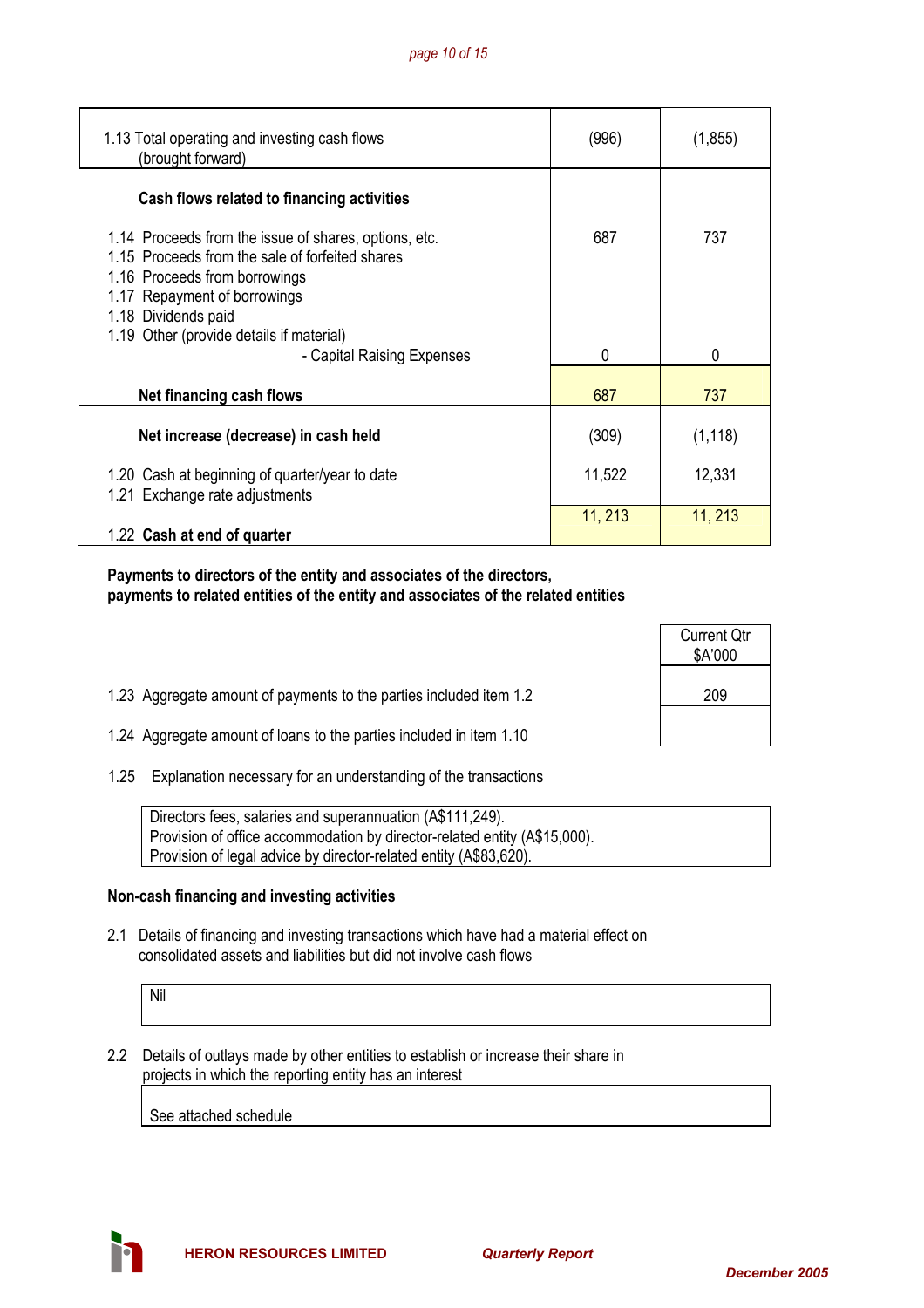#### **Financing facilities available**

*Add notes as necessary for an understanding of the position*

|                                 | Amount available<br>\$A'000 | Amount used<br>\$A'000 |
|---------------------------------|-----------------------------|------------------------|
| Loan facilities<br>3.1          |                             |                        |
| 3.2 Credit standby arrangements |                             |                        |

## **Estimated cash outflows for next quarter**

|                                | \$A'000 |
|--------------------------------|---------|
| 4.1 Exploration and evaluation | 700     |
| 4.2 Development                |         |
| Total                          | 700     |

#### **Reconciliation of cash**

÷.

| Reconciliation of cash at the end of the quarter (as<br>shown in the consolidated statement of cash flows) to<br>related items in the accounts as follows. | <b>Current Quarter</b><br>\$A'000 | <b>Previous Quarter</b><br>\$A'000 |
|------------------------------------------------------------------------------------------------------------------------------------------------------------|-----------------------------------|------------------------------------|
| 5.1 Cash on hand and at bank                                                                                                                               | 505                               | 185                                |
| 5.2 Deposits at call                                                                                                                                       | 10,262                            | 10,989                             |
| 5.3 Bank Overdraft                                                                                                                                         |                                   |                                    |
| 5.4 Other (provide details)<br>Environmental bonds<br><b>Escrow Accounts</b>                                                                               | 227<br>176                        | 213<br>135                         |
| Total: cash at end of quarter (Item 1.22)                                                                                                                  | 11,213                            | 11,522                             |

### **Changes in interests in mining tenements**

|     |                                                                     | Tenement<br>reference | Nature of interest<br>(note (2)) | Interest at<br>Begin of<br>Quarter | Interest at<br>End of<br>Quarter |
|-----|---------------------------------------------------------------------|-----------------------|----------------------------------|------------------------------------|----------------------------------|
| 6.1 | Interests in mining<br>tenements relinquished,<br>reduced or lapsed |                       | See attached<br>schedule         |                                    |                                  |
| 6.2 | Interests in mining<br>tenements acquired or<br>increased           |                       | See attached<br>schedule         |                                    |                                  |



ă,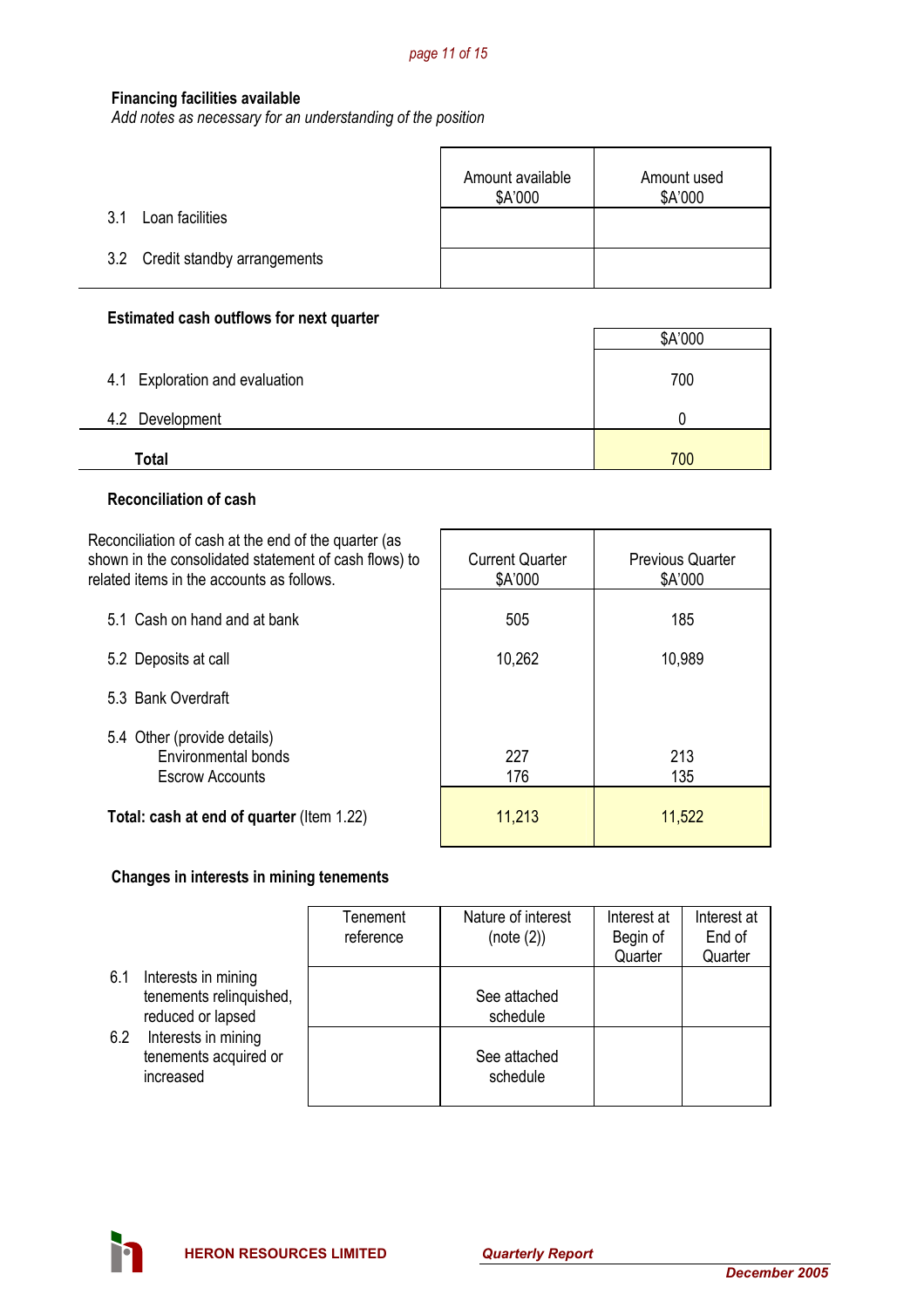#### *page 12 of 15*

### **Issued and quoted securities at end of current quarter**

 *Description includes rate of interest and any redemption or conversion rights together with prices and dates.* 

|                                              | Total<br>number        | Number<br>quoted   | Issue price per<br>security<br>(see note 3)<br>$($ \$) | Amount paid up<br>per security (see<br>note 3)<br>(3) |
|----------------------------------------------|------------------------|--------------------|--------------------------------------------------------|-------------------------------------------------------|
| 7.1 Preference securities                    |                        |                    |                                                        |                                                       |
| (description)<br>7.2 Changes during Quarter  |                        |                    |                                                        |                                                       |
| (a) Increases through share                  |                        |                    |                                                        |                                                       |
| issues                                       |                        |                    |                                                        |                                                       |
| (b) Decreases through<br>returns of capital, |                        |                    |                                                        |                                                       |
| buybacks, redemptions                        |                        |                    |                                                        |                                                       |
| 7.3 Ordinary securities                      | 163,544,600            | 163,544,600        |                                                        |                                                       |
| 7.4 Changes during Quarter *                 |                        |                    |                                                        |                                                       |
| (a) Increases through share<br>issues        | 730,000<br>215,000     | 730,000<br>215,000 | \$0.25<br>\$0.25                                       | \$0.25<br>\$0.25                                      |
|                                              | 200,000                | 200,000            | \$0.255                                                | \$0.255                                               |
|                                              |                        |                    |                                                        |                                                       |
|                                              |                        |                    |                                                        |                                                       |
| Decreases through<br>(b)                     |                        |                    |                                                        |                                                       |
| returns of capital,<br>buybacks              |                        |                    |                                                        |                                                       |
| 7.5 Convertible debt securities              |                        |                    |                                                        |                                                       |
| (description)<br>7.6 Changes during Quarter  |                        |                    |                                                        |                                                       |
| Increases through issues<br>(a)              |                        |                    |                                                        |                                                       |
| Decreases through<br>(b)                     |                        |                    |                                                        |                                                       |
| securities matured,<br>converted             |                        |                    |                                                        |                                                       |
| 7.7 Options                                  |                        |                    | <b>Exercise Price</b>                                  | <b>Expiry Date</b>                                    |
| (description and conversion<br>factor)       | 2,000,000              | Nil                | \$0.20                                                 | 31/12/2005                                            |
|                                              | 1,300,000              | Nil                | \$0.33                                                 | 31/07/2006                                            |
|                                              | 4,243,172              | Nil                | \$0.25                                                 | 30/06/2007                                            |
|                                              | 2,905,000<br>3,000,000 | Nil<br>Nil         | \$0.25<br>\$0.25                                       | 16/12/2007<br>31/12/2007                              |
|                                              | 175,000                | Nil                | \$0.25                                                 | 31/12/2008                                            |
|                                              | 450,000                | Nil                | \$0.60                                                 | 30/06/2009                                            |
| 7.8 Issued during Quarter                    | 450,000                | Nil                | \$0.25                                                 | 30/06/2009                                            |
| 7.9 Exercised during Quarter                 | 730,000                | Nil                | \$0.25                                                 | 16/12/2007                                            |
|                                              | 215,000                | Nil                | \$0.25                                                 | 16/12/2007                                            |
| 7.10 Expired during Quarter                  |                        |                    |                                                        |                                                       |
|                                              |                        |                    |                                                        |                                                       |
| 7.11 Debentures                              |                        |                    |                                                        |                                                       |
| (totals only)<br>7.12 Unsecured notes        |                        |                    |                                                        |                                                       |
| (totals only)                                |                        |                    |                                                        |                                                       |

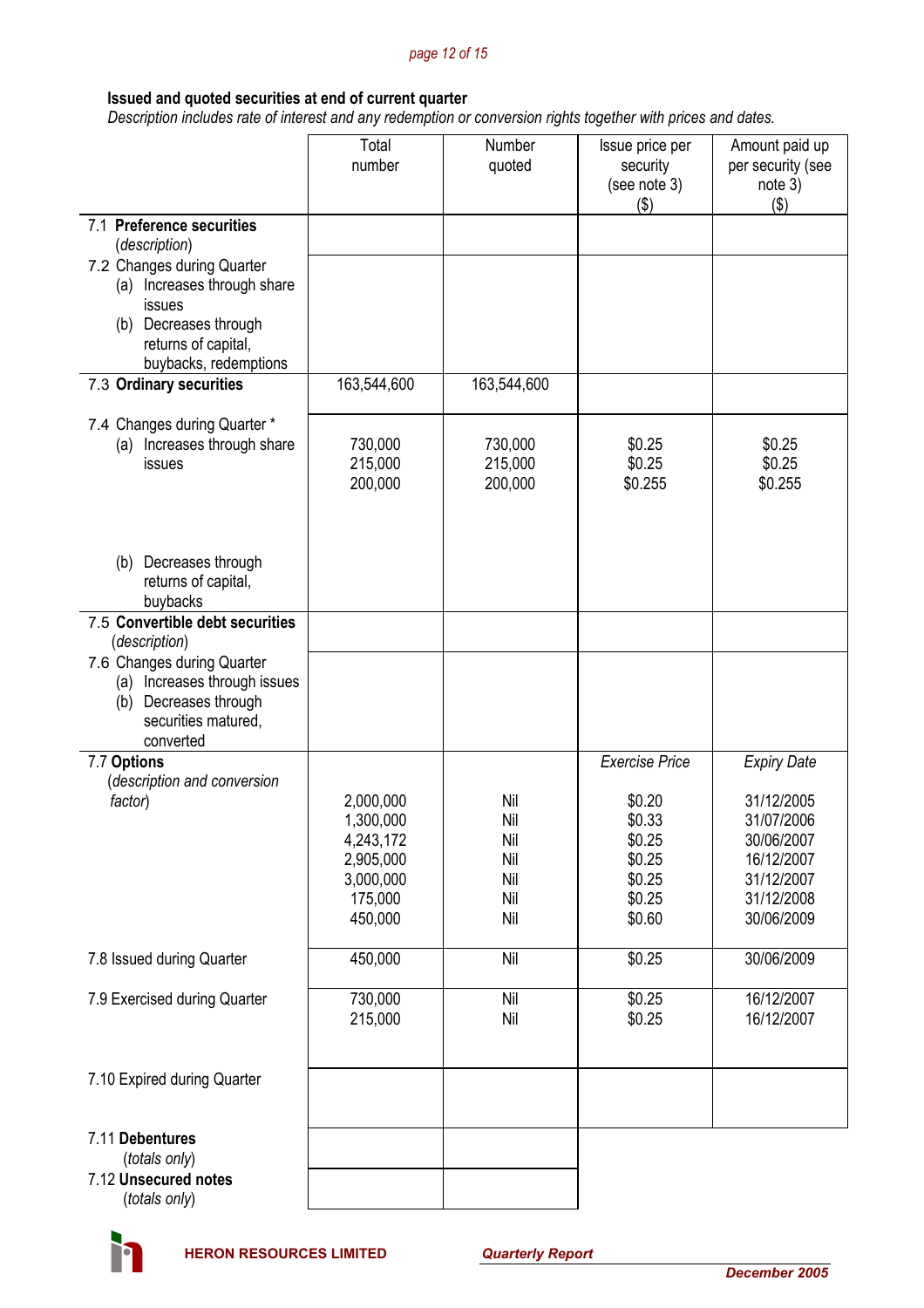#### *page 13 of 15*

#### **Compliance 2.2 Details of outlays made by other entities to establish or increase their share in projects in which the reporting entity has an interest.**

- 1. Inco Limited, as general partner of Inco Australia Limited Partnership and Inco Resources (Australia) Pty Limited may earn a 60%interest in the Kalgoorlie Nickel Project tenements through completing a Feasibility Study and procuring finance to build a nickel laterite mining and processing operation, with the cost of feasibility estimated to be \$90,000,000 (US\$68,000,000 assuming an exchange rate of 0.75).
- 2. Bronzewing Gold NL (Bronzewing) may earn a 70% interest in precious metals from Heron's King of Creation Project through expending \$250,000 within four years.
- 3. Jackson Gold Limited (Jackson) may earn a 70% interest in gold and silver minerals through expending \$300,000 within four years. Once Jackson earns its equity, Heron may at its sole discretion contribute on a pro-rata basis, or convert to a 20% free-carried equity to the completion of a Bankable Feasibility Study that recommends commencement of mining, or convert to a 2.5% royalty for recovered metal.
- 4. Mt Anketell Pty Ltd (Mt Anketell) may earn an initial 60% interest in the mineral rights of the Bandicoot Range Project by the expenditure of \$200,000 within two years of the grant of the tenement. Mt Anketell will pay Regent \$40,000. Heron or its nominee may then elect to contribute to expenditure on a pro-rata basis or Mt Anketell can spend a further \$200,000 to earn a further 20% interest. Upon earning an 80% interest, Mt Anketell will pay Heron or its nominee a further \$100,000 and free-carry Heron's interest through to a Bankable Feasibility Study (should Mt Anketell so proceed).
- 5. Yilgarn Mining Limited (YML) may earn a 70% interest in the Kanowna South Project by expenditure of \$700,000 within three years of the grant of the Kanowna South Project tenements. YML will reimburse Heron for certain expenses (\$30,000). Upon earning the 70% interest, YML will free carry Heron's 30% interest through to a Decision to Mine (should YML proceed to that position).
- 6. By an Agreement between Portman Mining Limited and Heron dated 31 May 1999, Heron sold to Portman the rights to explore and mine for iron ore at Bungalbin, and also agreed to sell the Bungalbin tenements as mining leases to Portman. Heron has a royalty based on tonnes of iron ore sold by Portman. The Agreement allowed five years to Portman to commence mining operations (which it has not done), but also provided for a two year extension of that period.

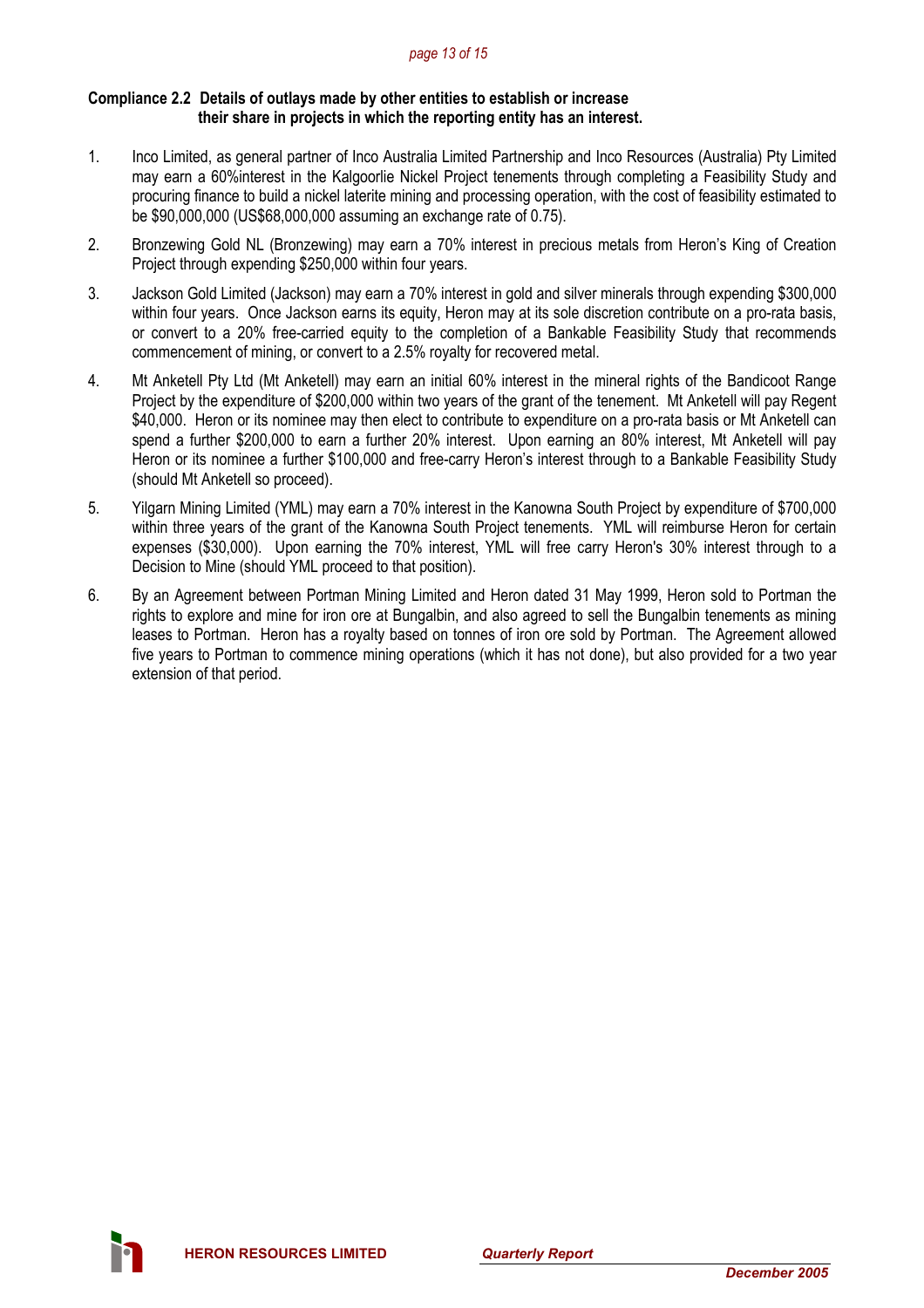# *page 14 of 15*

| 6.1             | Interests in Mining Tenements transferred, relinquished, reduced or lapsed |                 |               |
|-----------------|----------------------------------------------------------------------------|-----------------|---------------|
| <b>Tenement</b> | <b>Nature of Interest</b>                                                  | % Begin Quarter | % End Quarter |
| E16/277         | <b>Registered Applicant</b>                                                | 100             | 0             |
| E16/299         | Registered Applicant                                                       | 100             | 0             |
| E28/976         | Registered Applicant                                                       | 100             | 0             |
| E28/1512        | <b>Registered Applicant</b>                                                | 100             | $\pmb{0}$     |
| E39/1115        | <b>Registered Applicant</b>                                                | 100             | $\pmb{0}$     |
| E69/1933        | <b>Registered Applicant</b>                                                | 100             | $\pmb{0}$     |
| E69/1934        | <b>Registered Applicant</b>                                                | 100             | $\pmb{0}$     |
| E69/1935        | <b>Registered Applicant</b>                                                | 100             | $\pmb{0}$     |
| P25/1832        | <b>Registered Applicant</b>                                                | 100             | $\pmb{0}$     |
| P26/3337        | Registered Applicant                                                       | 100             | $\pmb{0}$     |
| P27/1649        | <b>Registered Applicant</b>                                                | 100             | $\mathbf 0$   |
| 6.2             | <b>Interests in Mining Tenements acquired or increased</b>                 |                 |               |
| <b>Tenement</b> | <b>Nature of Interest</b>                                                  | % Begin Quarter | % End Quarter |
| E15/906         | <b>Registered Applicant</b>                                                | 0               | 100           |
| E15/907         | <b>Registered Applicant</b>                                                | 0               | 100           |
| E28/1600        | Registered Applicant                                                       | 0               | 100           |
| E31/706         | Registered Applicant                                                       | 0               | 100           |
| E31/708         | Registered Applicant                                                       | 0               | 100           |
| E37/842         | Registered Applicant                                                       | 0               | 100           |
| E39/1178        | <b>Registered Applicant</b>                                                | 0               | 100           |
| E80/3592        |                                                                            | 0               | 100           |
| M16/513         | <b>Registered Applicant</b>                                                | 0               | 100           |
|                 | Registered Applicant                                                       | 0               | 100           |
| M28/340         | Registered Applicant                                                       |                 |               |
| M28/341         | Registered Applicant                                                       | 0               | 100           |
| P16/2308        | <b>Registered Applicant</b>                                                | 0               | 100           |
| P16/2309        | Registered Applicant                                                       | 0               | 100           |
| P16/2310        | <b>Registered Applicant</b>                                                | 0               | 100           |
| P25/1004        | <b>Registered Holder</b>                                                   | 0               | 100           |
| P25/1005        | <b>Registered Holder</b>                                                   | 0               | 100           |
| P25/1006        | Registered Holder                                                          | 0               | 100           |
| P25/1842        | <b>Registered Applicant</b>                                                | 0               | 100           |
| P25/1843        | <b>Registered Applicant</b>                                                | 0               | 100           |
| P25/1844        | Registered Applicant                                                       | 0               | 100           |
| P25/1845        | <b>Registered Applicant</b>                                                | 0               | 100           |
| P26/3331        | <b>Registered Applicant</b>                                                | 0               | 100           |
| P26/3332        | Registered Applicant                                                       | 0               | 100           |
| P26/3333        | Registered Applicant                                                       | 0               | 100           |
| P26/3334        | <b>Registered Applicant</b>                                                | 0               | 100           |
| P26/3335        | Registered Applicant                                                       | 0               | 100           |
| P26/3336        | Registered Applicant                                                       | 0               | 100           |
| P26/3338        | <b>Registered Applicant</b>                                                | 0               | 100           |
| P26/3339        | <b>Registered Applicant</b>                                                | 0               | 100           |
| P26/3340        | <b>Registered Applicant</b>                                                | 0               | 100           |
| P26/3341        | <b>Registered Applicant</b>                                                | 0               | 100           |
| P26/3342        | Registered Applicant                                                       | 0               | 100           |
| P26/3343        | Registered Applicant                                                       | 0               | 100           |
| P28/1050        | <b>Registered Applicant</b>                                                | 0               | 100           |
| P28/1051        | Registered Applicant                                                       | 0               | 100           |
| P28/1052        | <b>Registered Applicant</b>                                                | 0               | 100           |
| P29/1870        | Registered Applicant                                                       | 0               | 100           |
| P29/1871        | Registered Applicant                                                       | 0               | 100           |
| P29/1872        | <b>Registered Applicant</b>                                                | 0               | 100           |
| P29/1873        | Registered Applicant                                                       | 0               | 100           |
| P29/1874        | Registered Applicant                                                       | 0               | 100           |